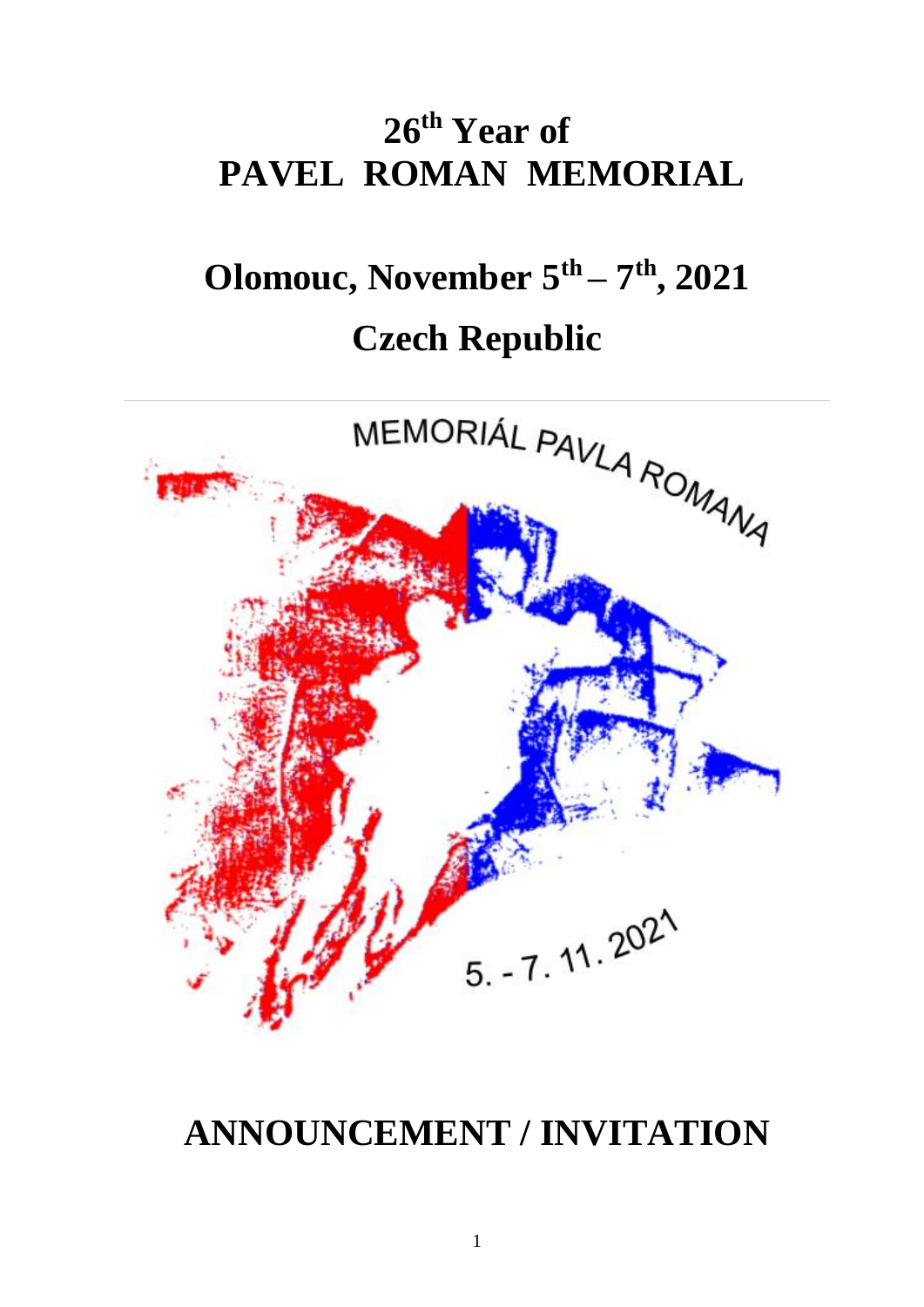# **26th Year of PAVEL ROMAN MEMORIAL**

**The International Competition in Ice Dancing for Senior, Junior, Advanced Novice, Intermediate Novice and Basic Novice Categories** 

**Organized by the** 

**Czech Figure Skating Association and Figure Skating Club Olomouc**

**November 5 th - 7 th, 2021**

**Olomouc, Czech Republic**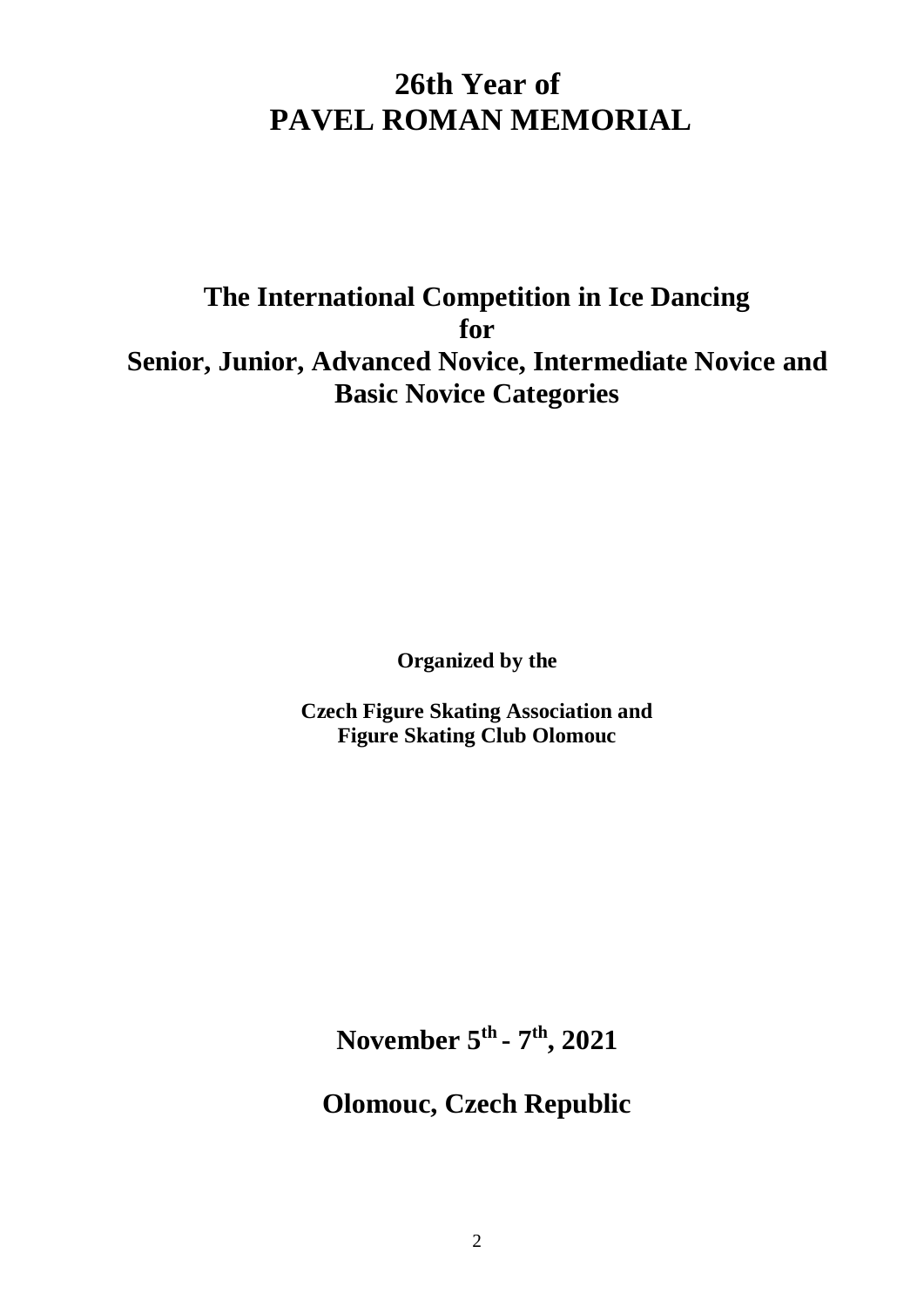# **1. GENERAL REGULATIONS**

First and foremost, the following information is subject to a timely normalization of the coronavirus situation allowing the safe organization of the ISU international competitions this Autumn. The ISU is closely monitoring the respective developments in consultation with the organizing ISU Members and with the expectation and hope that the situation will be restored to normal as quickly as possible. The Pavel Roman Memorial as the ISU international competition will be subject to the local entry, travel and sanitary measures as well as subject to compliance with the ISU Guidelines for ISU Figure Skating Events during the Covid-19 pandemic (https://www.isu.org/inside-isu/covid-19) in place before and during the respective event. The ISU will inform ISU Members in case of any development or related decision.

The **Pavel Roman Memorial** will be conducted in accordance with the ISU Constitution and General Regulations 2021, the ISU Special Regulations and Technical Rules Ice Dancing 2021 and the relevant ISU Communications.

Participation in the **Pavel Roman Memorial** is open to all Competitors who belong to an ISU Member, Rule 109, paragraph 1, and qualify with regard to eligibility, according to Rule 102, provided their ages fall within the limits specified in Rule 108, paragraph 3 and they meet the participation, citizenship and residency requirements in Rule 109, paragraphs 1 through 5 and the relevant ISU Communication. In accordance with Rule 109 of the ISU General Regulations and ISU Communication 2030 all Skaters who do not have the nationality of the Member by which they have been entered or who, although having such nationality, have in the past represented another Member, must produce an ISU Clearance Certificate. The passports of all Skaters, as well as the ISU Clearance Certificate, if applicable, must to be presented at the accreditation of the event for verification.

All competitors must be entered through their respective Member Federation.

Competitors for Categories Junior and Senior must be entered through their Member Federation.

#### **2. TECHNICAL DATA**

| 2.1.Place                                      | <b>Zimni Stadion HC Olomouc (Ice Rink)</b><br>Hynaisova 9a, 772 00 Olomouc<br>(ice surface of $60 \times 30 \text{ m}$ )                                                     |  |
|------------------------------------------------|------------------------------------------------------------------------------------------------------------------------------------------------------------------------------|--|
| 2.2. Categories                                |                                                                                                                                                                              |  |
| <b>Senior Ice Dance</b>                        | Age and requirements according to ISU Rules 2021 and all pertinent ISU<br>Communications, Rhythm Dance and Free Dance                                                        |  |
| <b>Junior Ice Dance</b>                        | Age and requirements according to ISU Rules 2021 and all pertinent ISU<br>Communications, Rhythm Dance and Free Dance                                                        |  |
| <b>Advanced Novice</b><br><b>Ice Dance</b>     | Age and requirements according to ISU Rules 2021 and all pertinent ISU<br>Communications, two (2) Pattern Dances Westminster Waltz, Blues are to<br>be skated and Free Dance |  |
| <b>Intermediate Novice</b><br><b>Ice Dance</b> | Age and requirements according to ISU Rules 2021 and all pertinent ISU<br>Communications, two (2) Pattern Dances Kilian, Starlight Waltz are to be<br>skated and Free Dance  |  |
| <b>Basic Novice</b>                            | Age and requirements according to ISU Rules 2021 and all pertinent ISU                                                                                                       |  |
| <b>Ice Dance</b>                               | Communications, two (2) Pattern Dances Foxtrot, Dutch Waltzs are to be<br>skated and Free Dance                                                                              |  |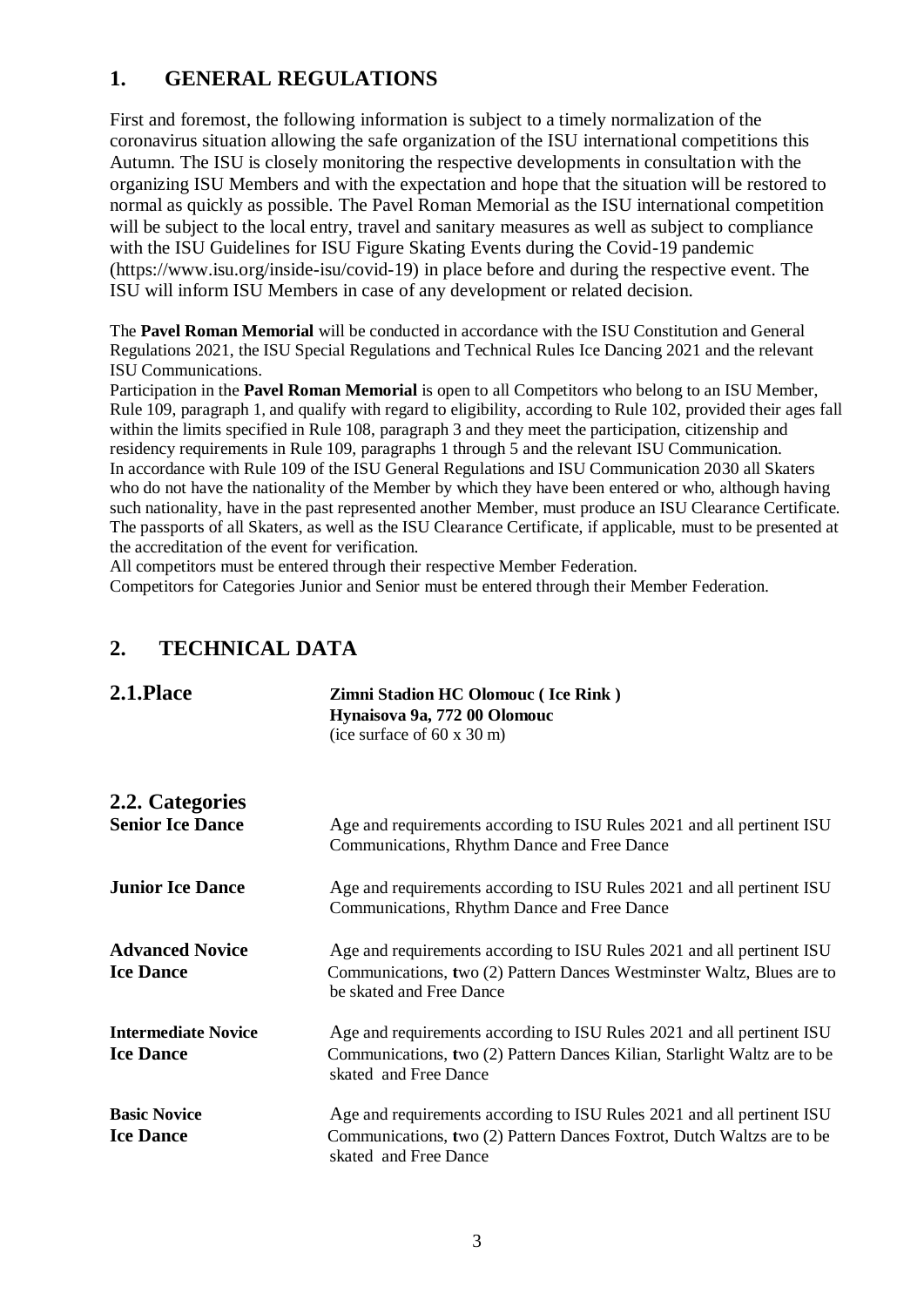#### **3. ENTRIES**

**All Entries of competitors, team leaders, coaches, chaperons and other persons must be made by the ISU Members and/or clubs and must reach the following address on October 10th, 2021 at latest.**

> **Czech Figure Skating Association Václavské nám. 838/9 110 00 Praha 1 – Nové Město Czech Republic** Phone: +420 230 234 505, E-mail: cfsa@czechskating.org

#### **One copy of the entry form is to be sent to the Organizing Committee.**

With the entry forms, the "Program Content Sheet" must be returned to the Organizing Committee in time. It is mandatory that the Program Content Sheet must be filled in precisely by each couple. The English language and the element´ terminology listed in the respective ISU Communications must be used. **It is not permitted to hand over the Program Content Sheets directly to the acting Officials.**

Confirmation will be announced until October  $15<sup>th</sup>$ , 2021. Definite timetable and list of participants will be announced in latest October  $20<sup>th</sup>$ ,  $2021$ .

#### **4. ENTRY FEE**

#### **The entry fees for all entries are as follows:**

#### **€ 140,00 per couple.**

Payment must be made in advance not later than October 14th, 2021. If a couple withdraws from the competition after October  $14<sup>th</sup>$ ,  $2021$ , half the entry fee will be refunded after deducting the bank charge. If you not can travel to Czech Republic because of travel restrictions due to covid 19, you will be returned the whole entry fee after deducting the bank charge.

**Entry Fees must be paid till 14th October 2021 latest on the following account (we kindly ask to mention** "Name of the skaters and Federation"!)

**Bank: Komerční banka a.s.**

**Name and address of receiver of payment:**

FIGURE SKATING CLUB OLOMOUC o.s.

Hynaisova 9 a, 772 00 Olomouc

**Bank account:** 43-1203420237/0100 , IBAN : CZ26 0100 0000 4312 0342 0237 SWIFT - BIC : KOMBCZPPXXX

#### **Entries will not be accepted, if the Entry Fee has not arrived at the Organizers account in time.**

#### **5. ENTRIES OF JUDGES**

Each participating ISU Member has the right to nominate one Judge with the qualification of at least Judge for International competitions for the event.

Accommodation and meals beginning with dinner on Friday November, 5<sup>th</sup> until breakfast on Monday November  $8<sup>th</sup>$ , 2021 will be covered for this judges by the organizer.

Entries of judges should reach the organizing committee not later than **October 10th, 2021.**

#### **6. MEALS, LODGING and TRAVEL EXPENSES**

The Organizer will cover the expenses for provided rooms and meals for the invited Officials and for one judge from each participating country beginning with dinner on Friday November, 5<sup>th</sup> until breakfast on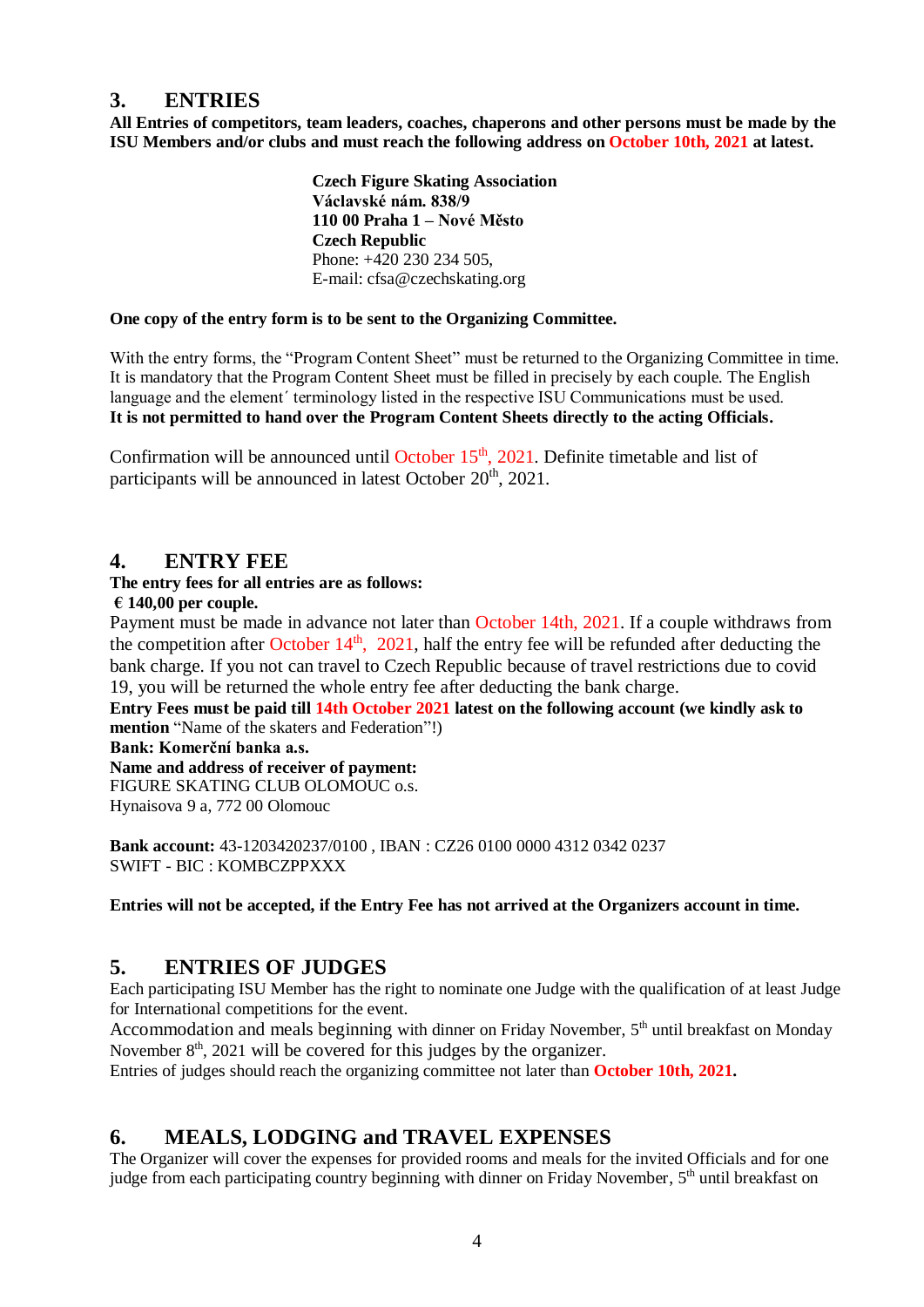Monday November 8<sup>th</sup>, 2021. Travel expenses will be paid only to the invited Referees, Technical Controllers, Technical Specialists and Data and Replay Operators, based on the economy fare. All Competitors, Coaches and Team Leaders have to bear their own expenses.

## **7. RESULTS**

Results in all categories will be calculated in accordance with ISU Regulations 2021, Rules 352 and 353.

## **8. MUSIC**

Music will be played from digital mp3 files. The files with music must each participating couple send to email  $\frac{1}{10}$  [ilona.sogelova@email.cz](mailto:ilona.sogelova@email.cz) till October 25<sup>th</sup>, 2021 latest. The file name must clearly state full names of the competitors, program, country and the category, in which the couple is entered.

A list of titles, composers and orchestras of the music to be used for the Pattern Dances, Rhythm and Free Dance. Program for Ice Dance and for the Exhibition must be listed for each Competitor on the official Music Selection Form and attached to the official Entry Form for Competitors.

#### **If music information is not complete and/or the music is not provided, accreditation will not be given.**

## **9. TRANSPORTATION**

Due to covid 19 organizer will not provide any transport for participants.

#### **10. OFFICIAL HOTEL**

The official Hotel of 26<sup>th</sup> Pavel Roman Memorial will be the Flora Hotel in Olomouc. The Hotel is located in a quiet street, near the city centre, within a walking distance from the Ice Rink.

The address of the Hotel is: FLORA HOTEL Krapkova 34, 779 00 Olomouc

Phone: +420 585 422 200 Mobil: +420 724 030 428 Fax: +420 585 421 211, +420 585 413 129 E-mail: [hotelflora@hotelflora.cz](mailto:hotelflora@hotelflora.cz)

All competitors, Coaches and Team Leaders have to book the Accommodation on their own.

# **11. ACCREDITATION**

The official accreditation will be for all participants (Referees, Technical Controller, Technical Specialists, Data and Replay Operators, Judges, Competitors, Coaches and Team Leaders) at the Flora Hotel **on Friday, November 5 th , 2021** from **13:30 to 15:30 hours**.

The Opening Ceremony and Opening Draws will be held at the Flora Hotel.

#### **12. JUDGES MEETING**

The first judges meeting will be **at the Flora Hotel on Friday, November 5 th, 2021 at 16:00 hours** for all Judges, Referees, Technical Controllers, Technical Specialists and Data & Replay Operators. The Round Table Discussions are scheduled for Sunday, November  $7<sup>th</sup>$ , 2021 after the competition.

# **13. PRACTICE**

Official practices for Competitors begin on Friday, November,  $5<sup>th</sup>$ , 2021 after the Opening Ceremony. The detailed schedule will be issued at the time of the registration. All the practices will be realized in groups as drawn.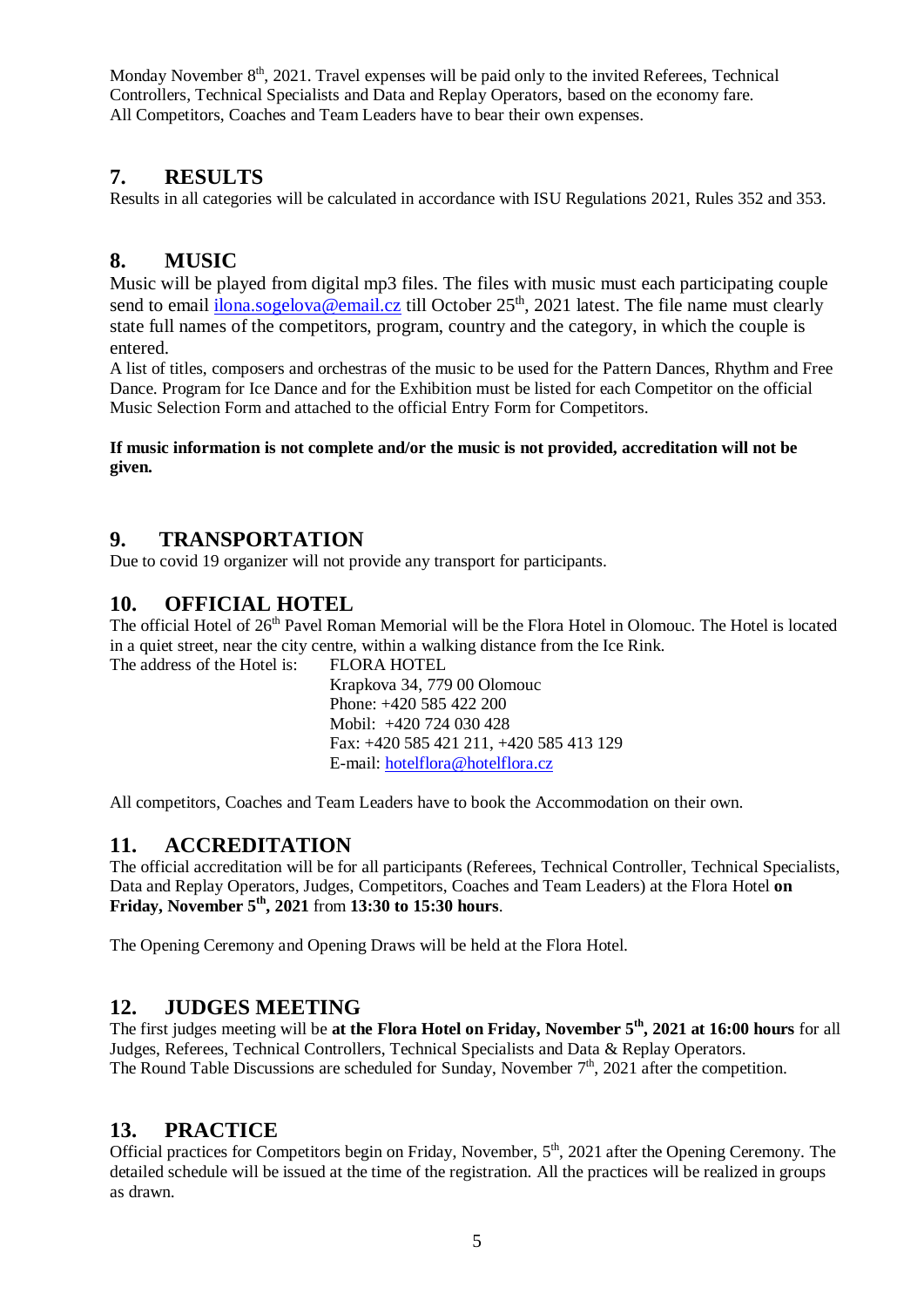#### **14. AWARDS**

The couples placed in the first three places in each category will obtain cups; all the participants will be presented with diplomas.

#### **15. VICTORY CEREMONY AND EXHIBITION**

All the participants will be invited to the ice during the final Victory Ceremony. The couples placed in the first three places in each category will be invited to participate in the final Gala Exhibition. Additional couples may be asked to participate. (This Gala Exhibition performance should be a special program/rhythm dance/free dance.).

#### **16. INSURANCE / LIABILITY**

In accordance with Rule 119, it is the sole responsibility of each Member participating in ISU Events, to provide medical and accident insurance for their athletes, officials and all other members of the Member's team. Such insurance must assure full medical attendance and also the return to the home country by air transport or by other expeditious means of the ill or injured person.

The Organizer assumes no responsibility for or liability with respect to bodily or personal injury or property damage incurred in connection incurred by Competitors and Officials.

## **17. INFORMATION**

For further information please contact: Organizing committee Figure Skating Club Olomouc Ice Rink, Hynaisova 9a 772 00 Olomouc, Czech Republic E-mail: [zwert@email.cz](mailto:zwert@email.cz) , [konecna.monika@volny.cz](mailto:konecna.monika@volny.cz)

# **18. PRELIMINARY TIMETABLE:**

#### **Friday, November 5 th, 2021**

- 13:30 15:30 Accreditation Flora Hotel
- 16:00 17:00 Judges Meeting Flora Hotel
- 17:30 18:00 Opening Ceremony and Draws Flora Hotel
- 18:30 19:15 Pattern Dance Practice BASIC NOVICE
- 19:15 20:00 Pattern Dance Practice INTERMEDIATE NOVICE
- 20:00 20:45 Pattern Dance Practice ADVANCED NOVICE
- 21:00 21:45 Rhythm Dance Practice JUNIOR and NON ISU JUNIOR
- 22:00 22:45 Rhythm Dance Practice SENIOR

#### **Saturday, November 6 th, 2021**

- 8:30 9:30 Pattern Dance Competition BASIC NOVICE
- 9:45 10:45 Pattern Dance Competition INTERMEDIATE NOVICE
- 11:00 12:00 Pattern Dance Competition ADVANCED NOVICE
- 12:15 13:45 Rhythm Dance Competition JUNIOR and NON ISU JUNIOR
- 14:00 14:45 Free Dance Practice BASIC NOVICE
- 14:45 15:30 Free Dance Practice INTERMEDIATE NOVICE
- 15:30 16:30 Free Dance Practice ADVANCED NOVICE
- 16:45 17:45 Rhythm Dance Competition SENIOR
- 18:00 19:00 Free Dance Competition BASIC NOVICE
- 19:15 20:15 Free Dance Competition INTERMEDIATE NOVICE
- 20:30 Round table discussions for BASIC NOVICE and INTERMEDIATE NOVICE